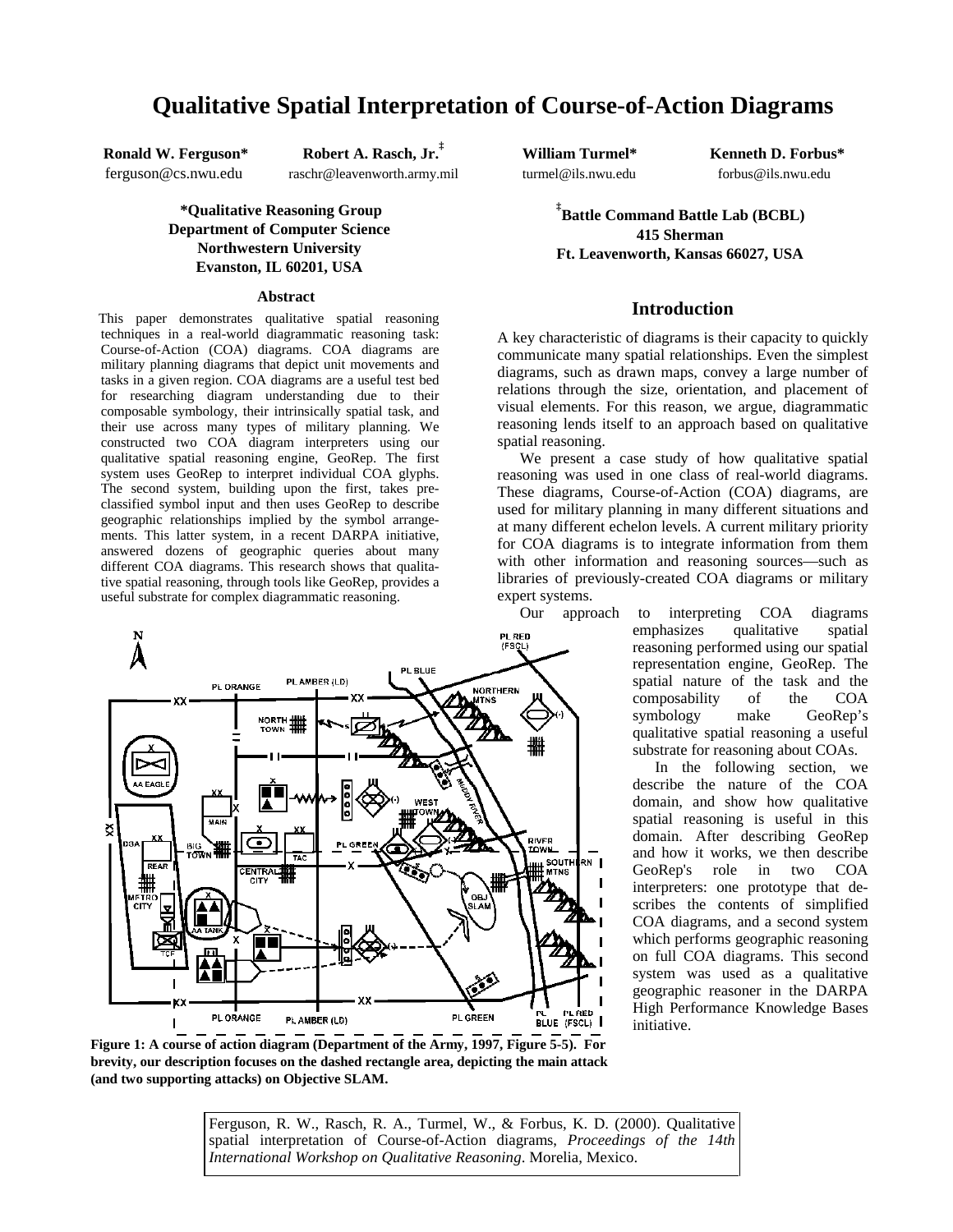# **Course of Action Diagrams**

Course-of-Action (COA) diagrams provide an ideal testing ground for research into diagram understanding. COA diagrams have both an inherently spatial task and a broad and extensible visual symbology.

COA diagrams are military planning diagrams which relate a set of units and tasks to a geographic region. A COA diagram, given a rough map of a region's geographic features, depicts that region's military units and shows their assigned tasks (Figure 1). Along with units and tasks, the COA diagram depicts movement types (via arrow types and polyline symbols), available routes, topographical features, and other military tasks, such as blocking enemy movement. The diagram is accompanied by a written description of the intent and desired end state (Note: collectively, this text and the diagram constitute the whole "Course of Action"—we use the term "COA diagram" to refer to the diagram alone).

COA diagrams are interpreted qualitatively, especially when used in military planning, due to the need to continually adapt the plan as alternatives are considered. While COA diagrams may be drawn using modern drafting techniques, in many cases they are hand-sketched with grease pencils on large acetate sheets (sometimes overlaying a map). COA diagrams may be redrawn several times to remove irrelevant details, change the description level, or illustrate alternatives. In these cases, while exact measures are sometimes used (e.g., to estimate travel times), the diagram is mostly used to capture a set of qualitative spatial relationships in a way that allows quick assessment and modification.

The COA symbology is simply-drawn and broadly composable. Each visual symbol (or *glyph*) in a COA diagram (Department of Defense, 1999) can be captured in a few pen strokes and easily classified by its visual structure. Figure 2 shows standard COA glyphs for a boundary, a task organized unit, a minefield, a friendly and an enemy armor battalion, and a main attack on an objective area. Each glyph uses composable subparts. For an armor battalion (Figure  $2(d)$ ), the rectangle indicates a friendly unit, and the contained ellipse indicates an armored unit (it could also be a diamond (e), indicating an enemy unit). The two "antennae" above the unit indicate a battalion. One antenna indicates a company, an X indicates an entire brigade, and an XX an entire division. These same echelon markers transfer their meaning to other symbols in analogous ways, also indicating the echelon of the task force (b), the enemy force (e) and the border (a).

The concision and composability of the COA diagram symbology evolved from its long use as a visual vocabulary. Forms of the symbology were used for high-level military planning as early as the 1740's (Luvaas, 1966), and in the lower ranks since World War I. COA diagrams are now used by generals on down to company commanders. Time and technology have expanded the standard symbology, which now encompasses hundreds of glyph types defining myriad units, tasks, obstacles and boundaries.



However, the symbology captures only part of COA diagrams' expressiveness. COA diagrams also communicate meaning via relative symbol placement. For example, Figure 1 depicts (within the dashed rectangle) three task force units attacking objective SLAM. Each unit is placed along an attack arrow, which assigns that unit to the main or supporting attack, and indicates the movement path. The paths cross an enemy minefield, indicating an enemy regiment holding position behind that minefield. Phase lines intersecting those paths (such as phase lines ORANGE and AMBER) show phases of planned movement during that attack (as described in the COA's statement). The diagram boundaries and their markings determine the level of the COA diagram (e.g., the outer boundary markings in Figure 1 indicate a division-level plan), and divide the region into "areas of operation" to which units are assigned responsibility.

In general, interpreting the meaning of COA diagrams requires two kinds of knowledge, both of which have qualitative spatial characteristics. Locally, it requires an understanding of COA glyphs and how they are composed. More globally, the reasoner must understand the implications of particular spatial relationships between glyphs, glyph placement relative to paths and boundaries, implicitly-defined directions of movement (the enemy unit "hiding" behind the minefield), and containment and adjacency relations between regions.

### **GeoRep: A qualitative spatial reasoner**

The simplicity and composability of COA diagrams give them their human utility, and also make COA diagrams good candidates for interpretation by a qualitative spatial reasoner. Thus, we constructed systems on top of our qualitative spatial representation engine, called GeoRep (Ferguson & Forbus, 2000).

GeoRep is a system for building diagrammatic reasoners using a low-level qualitative spatial representation as a substrate. As input, GeoRep takes a line drawing, given as a set of primitive visual elements in a vector graphics file. From this drawing, GeoRep creates a qualitative spatial representation of the visual relations found in the drawing. The representation is in terms of a place vocabulary defined through a visual domain theory.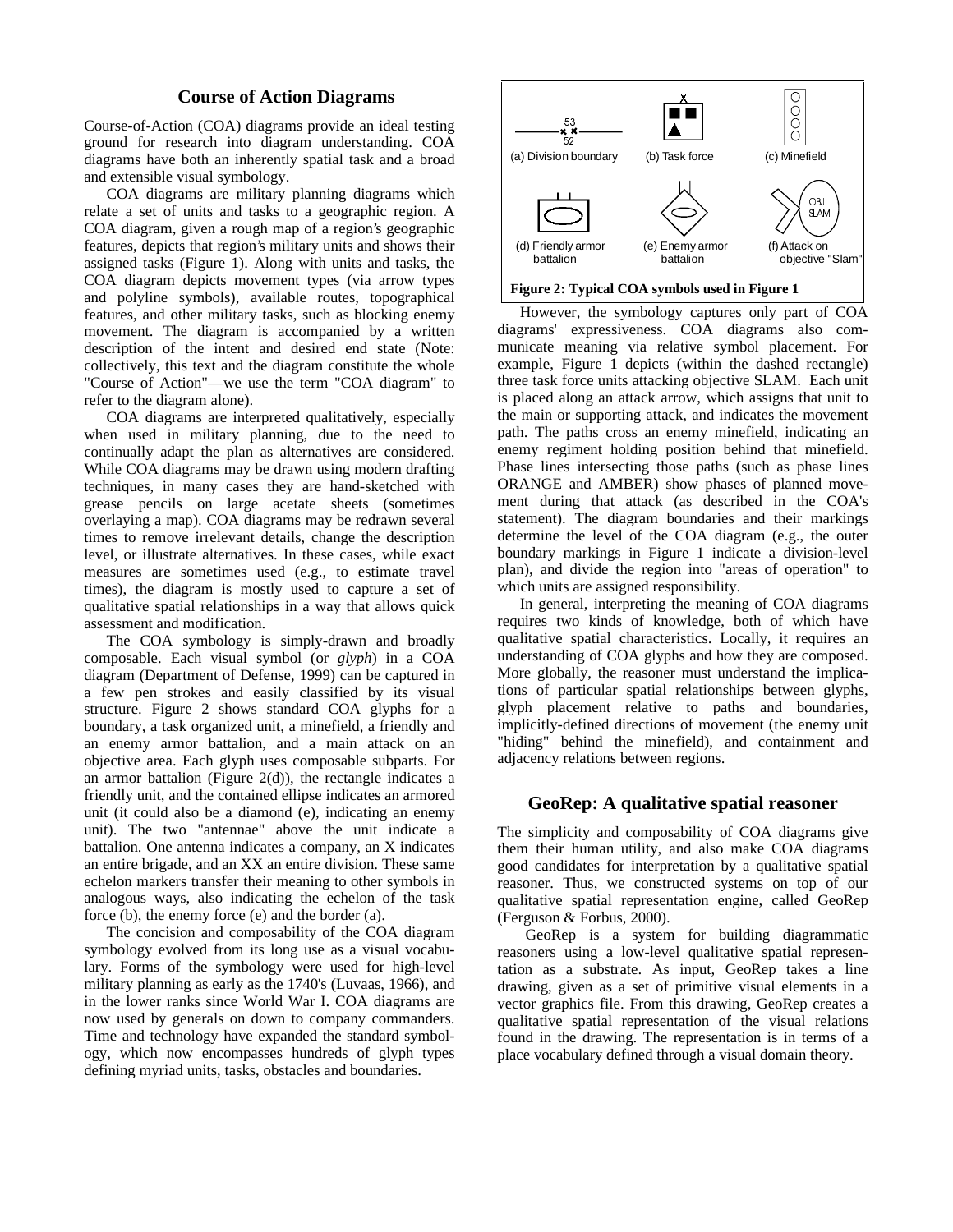

GeoRep's architecture is shown in Figure 3. GeoRep's architecture contains two stages, the low-level relational describer (LLRD) and the high-level relational describer (HLRD). The LLRD handles the domain-independent representation of the line drawing. It detects and represents a large set of useful visual relations, including proximate elements, parallel line segments, polygons and polylines, connection relations, and containment relations. In general, these visual relations are those detected early in perception by universal visual routines (Ullman, 1984).

The HLRD, in turn, uses domain-specific rules that extend the LLRD's representation. These extensions include new visual relations and ways to recognize depicted domain symbols. The HLRD's output is a set of qualitative spatial relations that correspond to a specific task or type of analysis. For example, representation levels may include the LLRD's basic visual representation, more complex visual relations, a representation of the depicted items, or potentially even reasoning within the problem domain.

GeoRep's architecture is described in more detail in (Ferguson & Forbus, 2000).

## **Applying GeoRep to the COA domain**

We used GeoRep to build two reasoners in this domain.

Our first COA diagram interpreter uses GeoRep to recognize a subset of the COA symbology. This system explores how the composability of glyphs in COA diagrams is expressed through element shapes and qualitative spatial characteristics, such as containment. This reasoner, the *COA diagram describer* (COADD), works directly from simplified COA diagrams (Figure 4) drawn using the JavaFIG drawing program (Hendrich, 1999).

COADD uses a simplified subset of the COA symbology. Its domain includes basic unit and attack types, symbols for assembly, engagement, and objective areas, and minimal boundary lines. Because we were interested in the nature of the symbology and its composability, we did not work from bitmaps, but from vector graphics files (as is done with other GeoRep-based systems). While these diagrams were much simpler than typical COA diagrams, they still captured significant compositionality and expressiveness. For example, Figure 4 shows a dual attack by three brigade-level task forces on three objective areas.

COADD has a visual domain theory for COA diagrams written as HLRD rules. These rules recognize COA



**Figure 4: Example from a Course-of-Action diagram. Three friendly brigade-level task forces attack three enemy positions. The main attack is against objective Buford, and the supporting attack is against objective Grant.**

symbols using low-level structural relations. For example, friendly armor units are recognized as rectangles containing horizontally-oriented ellipses. These rules follow the compositionality of the COA symbology. For example, to take advantage of how echelon markers apply across many different symbol types, COADD's rules first find echelon markers (i.e., small groups of crosses or hash marks), and then use this information to assign echelon levels to specific units and boundaries.

Other rules in the visual domain theory infer the intent of units from other spatial characteristics, such as units' proximity to attack arrows. For example, when a unit is within an attack arrow, that unit is assigned to that attack task. Proximity to an assembly area determines the units gathered at that area.

A useful result for qualitative spatial reasoning is how COADD benefits from the LLRD's extensive low-level spatial description. Because the low-level spatial relations correspond to easily perceived and described visual relations, it provides a generative vocabulary for describing symbologies. The LLRD's spatial description thus allows the visual domain theory to be simple. COADD's visual domain theory contains 37 geometric rules to cover 18 basic object types and relations. The LLRD also allowed the system to be built quickly: an initial version of COADD, handling everything except a few difficult recognition tasks (recognizing heterogeneous arrow types and broken borders) was done in less than 10 person-days.

COADD works reasonably well, producing representations of units and tasks rich enough to infer the COA's general traits (though not to infer intent). Figure 5 contains a partial COADD representation for Figure 4.

We tested COADD's representational capability by using it to build a retriever for COA diagrams. This has an important potential application: when planners evaluate a new COA plan, examining similar old plans provides insight into the new plan's potential side-effects.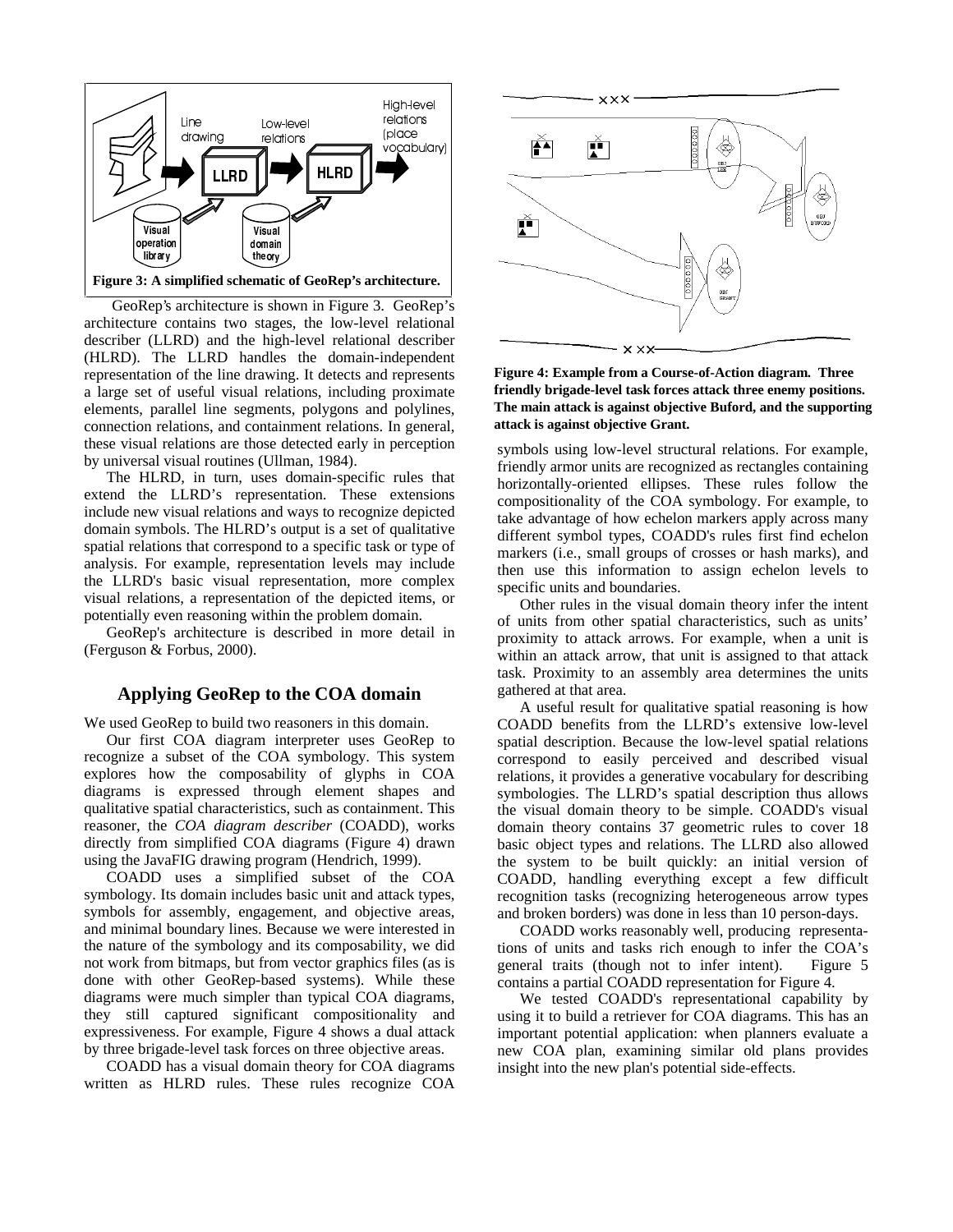| Enemy unit inside area "Grant"   | Subordinate units for the task force        | Other                                                         |
|----------------------------------|---------------------------------------------|---------------------------------------------------------------|
| (armor-unit unit-6)              |                                             | (completed-minefield minefield320))                           |
| (enemy-unit unit-6)              | (subordinate-maneuver-unit unit-10 unit-17) | <b>Representation links</b>                                   |
| (military-unit unit-6)           | (mechanized-infantry-unit unit-10)          | Bottom arrow                                                  |
| (motorized-rifle-unit unit-6)    | (battalion unit-10)                         | (represents (composite <polyline:4>)</polyline:4>             |
|                                  | (friendly-unit unit-10)                     | (axis-of-advance-support attack4))                            |
| (unit-at unit-6                  |                                             | Echelon marker                                                |
| (objective-area area19 "Grant")) | (subordinate-maneuver-unit unit-13 unit-17) | (represents                                                   |
|                                  | (mechanized-infantry-unit unit-13)          | (x-mark <segment:71><segment:72>)</segment:72></segment:71>   |
| Attack on area "Grant"           | (battalion unit-13)                         | (marker marker317 brigade))                                   |
| (objective-area area19 "grant")  | (friendly-unit unit-13)                     | Mech unit inside unit-17                                      |
| (area area19)                    |                                             | (mechanized-<br>(represents <polygon:10></polygon:10>         |
| (attack-on attack4 area19)       | (subordinate-maneuver-unit unit-15 unit-17) | infantry-unit unit-10))                                       |
|                                  | (armor-unit unit-15)                        | Armor unit                                                    |
| Southernmost friendly task force | (battalion unit-15)                         | (represents                                                   |
| (composite-unit unit-17)         | (friendly-unit unit-15)                     | (composite <polygon:6> <ellipse:23>)</ellipse:23></polygon:6> |
| (brigade unit-17)                |                                             | (armor-unit unit-6))                                          |
| (friendly-unit unit-17)          |                                             |                                                               |

For the retrieval engine, we used MAC/FAC (Forbus, Gentner, & Law, 1995), a retriever based on the Structure-Mapping Theory of similarity (Gentner, 1983). We chose MAC/FAC because it retrieves cases by mapping systematic sets of similar relations, an approach that favors COADD's (and GeoRep's) structured spatial representations. MAC/FAC can use COADD's descriptions without modification. MAC/FAC also generates candidate inferences from its mapping by noting intersecting but unmapped structure in the old description as potential inferences for the new description. This allows old cases to suggest possible consequences for new cases, since causal links between particular situations and their effects in the old case show up as candidate inferences in the new case when those situations are mapped.

Given a target COA diagram, COADD built a description and MAC/FAC retrieved the most similar COA diagram from a casebase of diagram descriptions previously built by COADD. The description casebase we used contained six division-level COA diagrams with 149-197 visual elements each, and four simpler attack diagrams with approximately 30-50 visual elements each.

Preliminary testing with 10 cases showed that performance was adequate, but not exceptional: similar cases were often retrieved (e.g., for simple attack plans), and the aligned parts were often useful (e.g., the mappings appropriately aligned similar attacks and their associated units). Because the resulting mappings highlighted similar portions of compared diagrams, it was possible to directly show the user which portions of the two diagrams were similar, and delineate those portions as specific correspondences between individual objects in the diagram.

However, as the complexity of the COA diagrams increased, the need to retrieve diagrams based on plan intent and the global unit arrangement became increasingly important. Because COADD could not infer intent, intent could not be used in retrieval. In addition, COADD's simplified domain did not provide enough variability for broader testing. So, while further empirical analysis was

possible, it was decided that any useful test results required a broader subset of the COA symbology.

# **The COA Geographic Reasoner**

In our second prototype, attempts to expand COADD soon made clear that a deeper revision was needed. A broader symbology and larger diagrams made COADD's recognition difficult and slow. At this time, the COA domain was adopted by the DARPA High-Performance Knowledge Bases (HPKB) initiative as a challenge problem for the upcoming year, and we proposed adapting COADD for this community to create a COA-based "Geographic Reasoner" that would provide geographicallybased qualitative spatial relations, along with distance measurements. These relations would provide qualitative geographic relations that would be difficult to construct using standard techniques in an "off the shelf" geographic information system (GIS).

This new role for GeoRep required that it handle a much broader set of COA diagrams than in COADD's simplified domain. Previously, only a dozen or so symbol types needed to be recognized. Now, hundreds of different symbols were possible, a broader set of symbols than that attempted in previous work on symbol-recognition in this domain (Cohen et al., 1997). Handling this larger symbol set required fundamental changes in our approach.

First, we changed the nature of GeoRep's input to use *knowledge-enriched vector graphics*. This format contains primitive visual elements as before, but it also contains information linking visual elements to specific COA objects, in effect pre-classifying those objects. So while previously GeoRep had to recognize armor battalions from primitive elements, it was now told which visual elements were armor battalions. This left GeoRep the more tractable task of representing geographic relations between glyphs.

Using knowledge-enriched vector graphics resolved the scaling issues for symbol recognition. Knowledge-enriched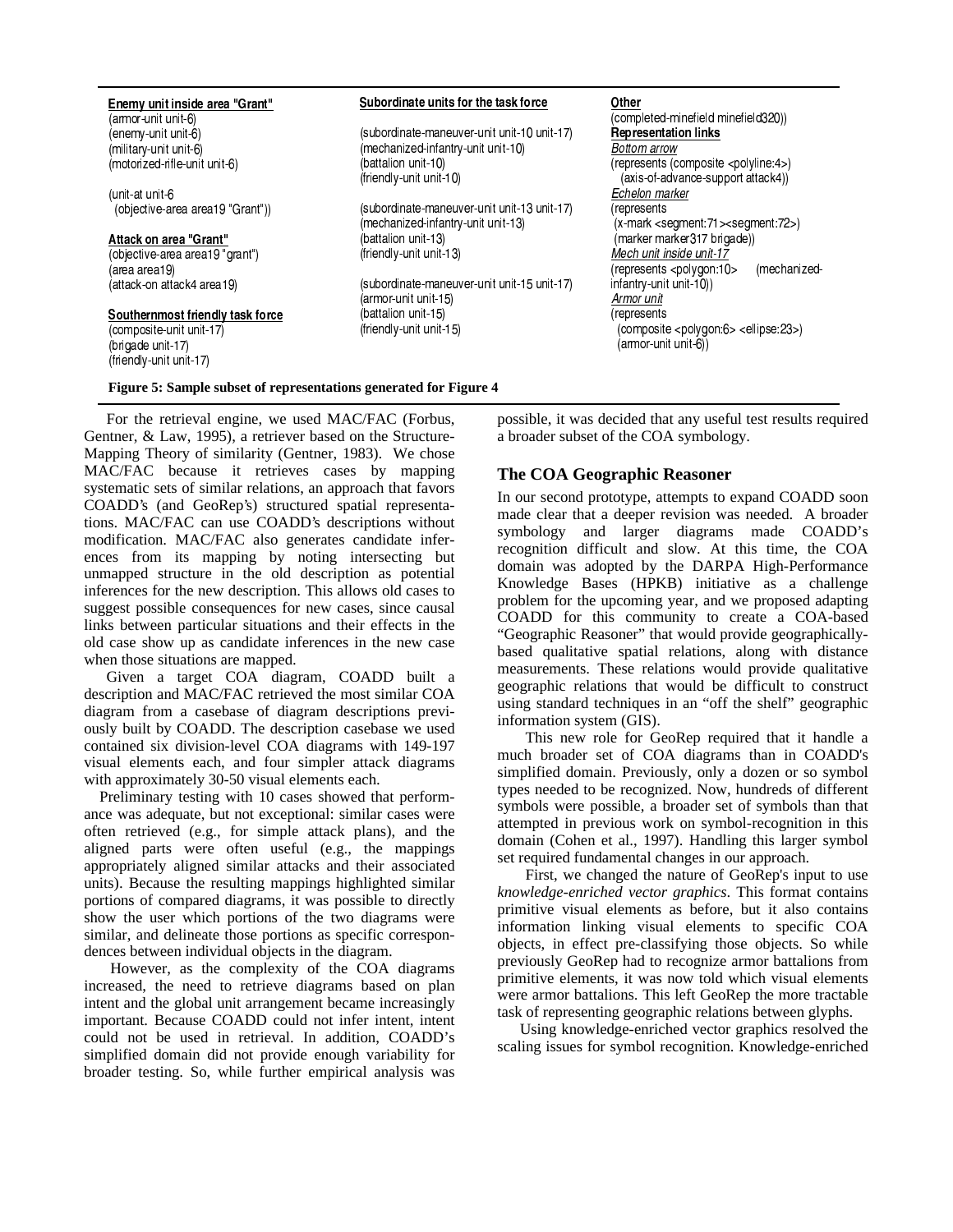input also came at minimal cost to the user. Glyph identification was easily incorporated into a COA GUI<sup>1</sup>.

To handle composite elements in the knowledgeenriched input, we added to GeoRep a new *glyph* visual element type. In GeoRep, glyph elements contain a set of component shapes which have display characteristics, extent, and location, but are not analyzed by the LLRD's low-level vision routines.

We also carefully constrained the scope of the Geographic Reasoner's task. In collaboration with HPKB research teams, we determined a set of geographic queries for the Geographic Reasoner (Figure 6). These queries emphasized relative distance measurements, areas of operation, relative direction, and path understanding. Some queries also provided quantitative estimates of some values (e.g., distance along a path between points).

Because the Geographic Reasoner needed to communicate with other reasoners, and also needed access to other reasoners' knowledge, we modified the GeoRep's HLRD to use a different reasoning engine. The earlier system used GeoRep's built-in Logic-based truth maintenance system (LTMS). For this domain, instead of an LTMS, GeoRep built its visual rules using the Domain Theory Environment (DTE). The DTE (Mostek, in preparation) is a reasoning system that has the same functionality as many other theorem-provers, but works from a knowledge base that is saved in a standard ODBC-compliant database.

DTE has the ability to incorporate a much larger set of axiomatic knowledge than the LTMS, and can also exchange this information with other knowledge servers and clients through a KQML socket connection (The DARPA Knowledge Sharing Initiative External Interfaces Working Group, 1993). For geographic reasoning, DTE acted as a host, fielding queries from outside reasoners and passing geometric queries to GeoRep.

**Results.** The Geographic Reasoner answers a broad range of queries, and was successfully used by other research systems as part of their knowledge-based COA critiquers. The ability to use both the imported knowledge about the particular diagram, as well as the ability to access both the conceptual implications of a diagram and its visual content, led to a robust and flexible reasoner.

The reasoner easily handled an extremely large number of queries. In our testing, the reasoner handled 190 geographic queries over four different COA diagrams, and answered all but 8 correctly.

 $\overline{a}$ 

#### **Location queries**

- 1) Coordinates of unit?
- 2) What local region contains unit?
- 3) What coa-object are located on/at coa-area?
- 4) What is ordinal direction of coa-obj1 relative to coa-obj2? 5) Where is coa-object1 relative to coa-object2 with respect to path and the object of the traversal?

#### **Proximity queries**

- 6) How far is coa-area1 from coa-area2?
- 6a) What is the distance between coa-object1 and coa-object2 along avenue-of-approach?
- 7) What coa-area or coa-object is/are between {unit,control measure, region, obstacle} and {unit, control measure, region, obstacle} [along path ]?
- 8) Which [of] | unit list is closest to {coa-area or coa-object}? **Trafficability support**

- 9) What is the closest coa-area to coa-area or coa-object?
- 10) What paths exist for unit from {current position, coa-area1} to coa-area2?
- 11) How long is traversal?
- 12) What is the traversal time for unit from {current position, coa-area1} to coa-area2 via traversal? (incomplete)
- 12a) What is the traversal time for unit from coa-area1 to coaarea2 via traversal if the path is unrestricted terrain?
- 13) Who will reach coa-area first, unit1 or unit2? (incomplete) **Other**
- 14) What is the area-of-operation for unit?

15) What are the limited-spatial-coa-facts for coa-name?

Note: coa-object  $\equiv$  {unit | control measure | obstacle }.  $coa$ -area  $\equiv$ {region | control measure | obstacle }.

#### **Figure 6: Queries handled by the Geographic Reasoner**

The Geographic Reasoner could also combine different queries to determine a number of critical characteristics in a COA diagram. Figure 7 demonstrates this by showing a small set of questions and answers performed by the Geographic Reasoner for a COA diagram essentially identical to the one shown in Figure 1. In answering these queries, there is a clean interaction between knowledge about the glyph types ("Which glyphs are minefields?"), semantic categories ("Are minefields a kind of obstacle?") and qualitative spatial relations ("Is there an obstacle between this unit and its goal?"). Often spatial relationships turn on conceptual knowledge ("Is this unit a part of the area of operations it is inside? Only if its task does not take it outside of that area.").

While the system is powerful, the resulting visual domain theory is small, containing approximately 51 axiomatic rules and 23 base statements (categories and category relations) covering all the queries in Figure 6.

# **Conclusion**

COA diagrams utilize a rich form of real-world diagrammatic reasoning that, through its large, composable symbology and its broad use, constitute a useful test bed for research into diagrammatic and spatial reasoning. We have described two systems built in this area using our spatial representation system, GeoRep.

There are several results from this work that have more general applicability. The most important is that qualitative

<sup>&</sup>lt;sup>1</sup> In fact, two such COA GUIs were built. One COA diagram builder, constructed by Teknowledge Corporation, used drop-down menus and user dialogs in a standard GIS tool to identify COA symbols as they were placed on a regional map (however, this system could not perform an qualitative analysis of the diagram). Our research group later developed a multimodal sketching system for creating COA diagrams. This system allowed users to request specific object types ("Add armor battalion...") and then note the object location and extent via a pen interface. These systems produced roughly identical representations.